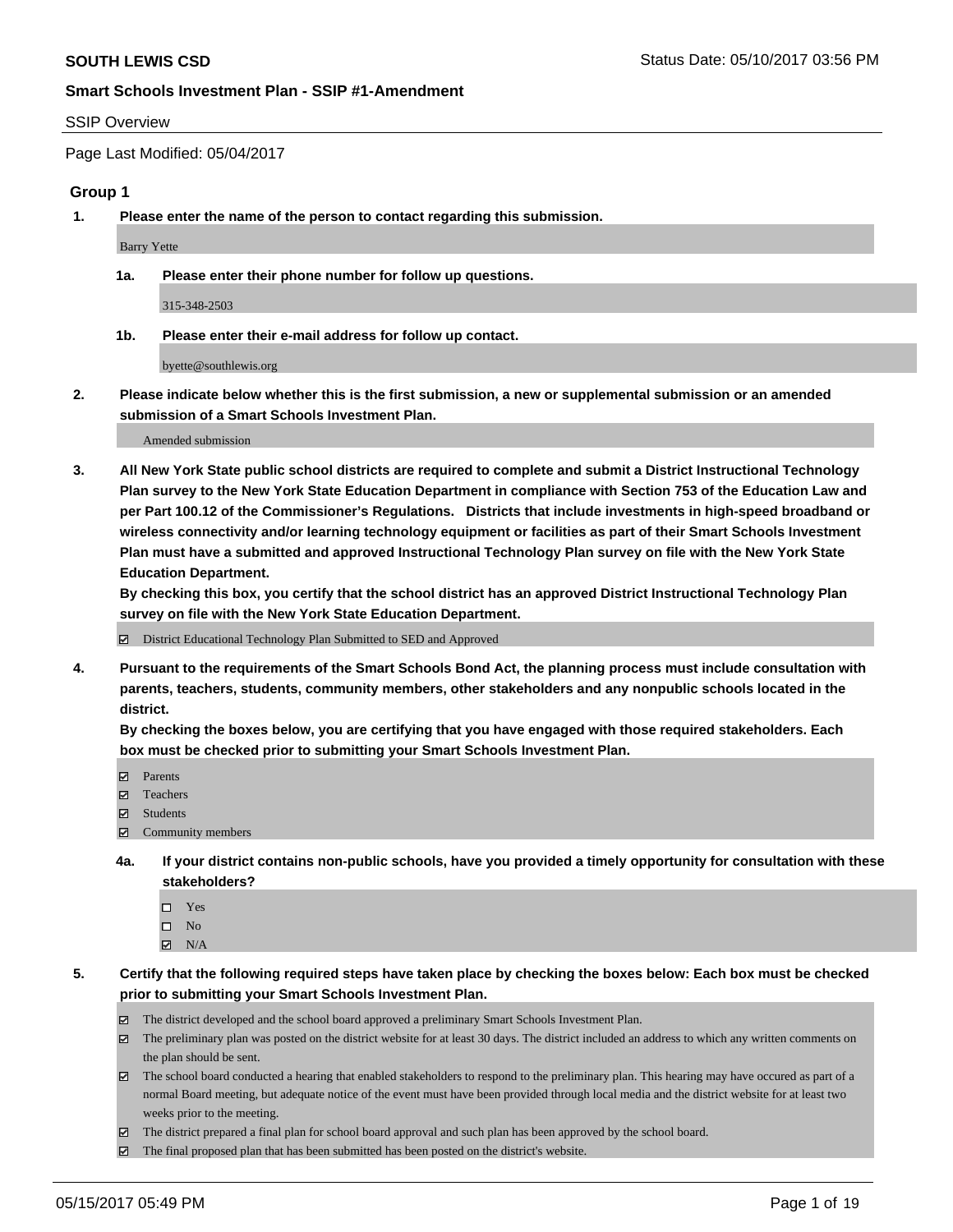## SSIP Overview

Page Last Modified: 05/04/2017

**5a. Please upload the proposed Smart Schools Investment Plan (SSIP) that was posted on the district's website, along with any supporting materials. Note that this should be different than your recently submitted Educational Technology Survey. The Final SSIP, as approved by the School Board, should also be posted on the website and remain there during the course of the projects contained therein.**

Smart School Investment Plan.pdf

**5b. Enter the webpage address where the final Smart Schools Investment Plan is posted. The Plan should remain posted for the life of the included projects.**

www.southlewis.org

**6. Please enter an estimate of the total number of students and staff that will benefit from this Smart Schools Investment Plan based on the cumulative projects submitted to date.**

1,300

**7. An LEA/School District may partner with one or more other LEA/School Districts to form a consortium to pool Smart Schools Bond Act funds for a project that meets all other Smart School Bond Act requirements. Each school district participating in the consortium will need to file an approved Smart Schools Investment Plan for the project and submit a signed Memorandum of Understanding that sets forth the details of the consortium including the roles of each respective district.**

 $\Box$  The district plans to participate in a consortium to partner with other school district(s) to implement a Smart Schools project.

**8. Please enter the name and 6-digit SED Code for each LEA/School District participating in the Consortium.**

| <b>Partner LEA/District</b> | <b>ISED BEDS Code</b> |
|-----------------------------|-----------------------|
| (No Response)               | (No Response)         |

**9. Please upload a signed Memorandum of Understanding with all of the participating Consortium partners.**

(No Response)

**10. Your district's Smart Schools Bond Act Allocation is:**

\$1,308,299

**11. Enter the budget sub-allocations by category that you are submitting for approval at this time. If you are not budgeting SSBA funds for a category, please enter 0 (zero.) If the value entered is \$0, you will not be required to complete that survey question.**

|                                       | Sub-        |
|---------------------------------------|-------------|
|                                       | Allocations |
| <b>School Connectivity</b>            | $-11,250$   |
| Connectivity Projects for Communities | $\mathbf 0$ |
| <b>Classroom Technology</b>           | 372,931     |
| Pre-Kindergarten Classrooms           | $\mathbf 0$ |
| Replace Transportable Classrooms      | 0           |
| <b>High-Tech Security Features</b>    | $-60,000$   |
| Totals:                               | 301,681     |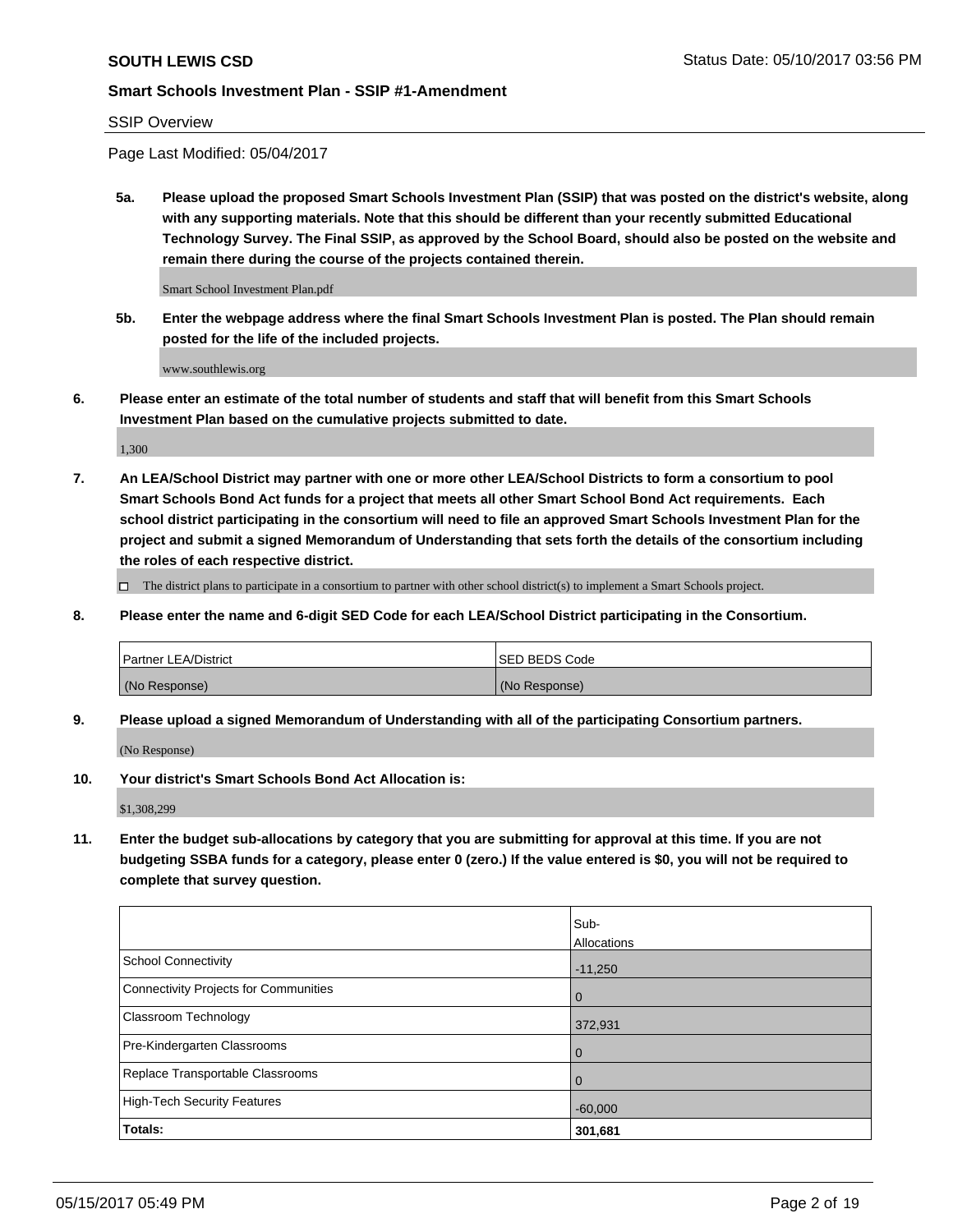## School Connectivity

Page Last Modified: 05/04/2017

# **Group 1**

- **1. In order for students and faculty to receive the maximum benefit from the technology made available under the Smart Schools Bond Act, their school buildings must possess sufficient connectivity infrastructure to ensure that devices can be used during the school day. Smart Schools Investment Plans must demonstrate that:**
	- **sufficient infrastructure that meets the Federal Communications Commission's 100 Mbps per 1,000 students standard currently exists in the buildings where new devices will be deployed, or**
	- **is a planned use of a portion of Smart Schools Bond Act funds, or**
	- **is under development through another funding source.**

**Smart Schools Bond Act funds used for technology infrastructure or classroom technology investments must increase the number of school buildings that meet or exceed the minimum speed standard of 100 Mbps per 1,000 students and staff within 12 months. This standard may be met on either a contracted 24/7 firm service or a "burstable" capability. If the standard is met under the burstable criteria, it must be:**

**1. Specifically codified in a service contract with a provider, and**

**2. Guaranteed to be available to all students and devices as needed, particularly during periods of high demand, such as computer-based testing (CBT) periods.**

**Please describe how your district already meets or is planning to meet this standard within 12 months of plan submission.**

(No Response)

- **1a. If a district believes that it will be impossible to meet this standard within 12 months, it may apply for a waiver of this requirement, as described on the Smart Schools website. The waiver must be filed and approved by SED prior to submitting this survey.**
	- By checking this box, you are certifying that the school district has an approved waiver of this requirement on file with the New York State Education Department.

#### **2. Connectivity Speed Calculator (Required)**

|                         | Number of<br><b>Students</b> | Multiply by<br>100 Kbps | Divide by 1000   Current Speed<br>to Convert to<br>Required<br>l Speed in Mb | lin Mb           | <b>Expected</b><br>Speed to be<br><b>Attained Within Required</b><br>12 Months | <b>Expected Date</b><br><b>When</b><br>Speed Will be<br><b>Met</b> |
|-------------------------|------------------------------|-------------------------|------------------------------------------------------------------------------|------------------|--------------------------------------------------------------------------------|--------------------------------------------------------------------|
| <b>Calculated Speed</b> | (No<br>Response)             | (No Response)           | (No<br>Response)                                                             | (No<br>Response) | l (No<br>Response)                                                             | (No<br>Response)                                                   |

# **3. Describe how you intend to use Smart Schools Bond Act funds for high-speed broadband and/or wireless connectivity projects in school buildings.**

The district has negotiated the price of the wire access points. Originally for 75 WAP's the cost was \$750.00 each. We have been able to secure pricing at \$600.00, so the total needed is \$45,000. Thus we are deleting \$11,250. The additional WAP's are necessary since the district is starting a 1:1 initiative with chromebooks.

# **4. Describe the linkage between the district's District Instructional Technology Plan and the proposed projects. (There should be a link between your response to this question and your response to Question 1 in Part E. Curriculum and Instruction "What are the district's plans to use digital connectivity and technology to improve teaching and learning?)**

(No Response)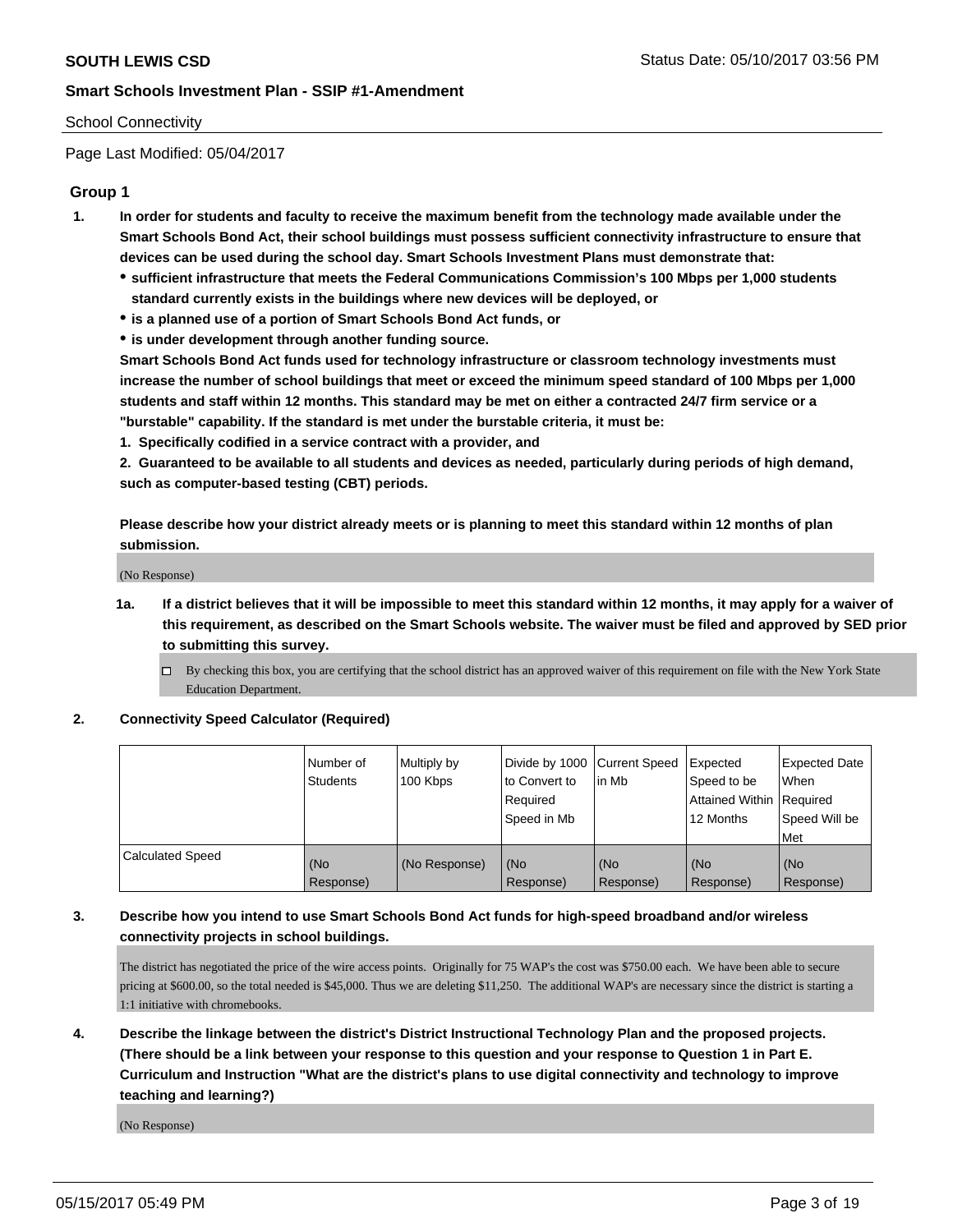#### School Connectivity

Page Last Modified: 05/04/2017

**5. If the district wishes to have students and staff access the Internet from wireless devices within the school building, or in close proximity to it, it must first ensure that it has a robust Wi-Fi network in place that has sufficient bandwidth to meet user demand.**

**Please describe how you have quantified this demand and how you plan to meet this demand.**

(No Response)

**6. As indicated on Page 5 of the guidance, the Office of Facilities Planning will have to conduct a preliminary review of all capital projects, including connectivity projects.**

**Please indicate on a separate row each project number given to you by the Office of Facilities Planning.**

| Project Number        |  |
|-----------------------|--|
| 23-11-01-04-0-013-BA1 |  |

**7. Certain high-tech security and connectivity infrastructure projects may be eligible for an expedited review process as determined by the Office of Facilities Planning.**

**Was your project deemed eligible for streamlined review?**

Yes

- **7a. Districts that choose the Streamlined Review Process will be required to certify that they have reviewed all installations with their licensed architect or engineer of record and provide that person's name and license number. The licensed professional must review the products and proposed method of installation prior to implementation and review the work during and after completion in order to affirm that the work was codecompliant, if requested.**
	- I certify that I have reviewed all installations with a licensed architect or engineer of record.
- **8. Include the name and license number of the architect or engineer of record.**

| Name              | License Number |
|-------------------|----------------|
| Michael J. Ebertz | 26790          |

**9. If you are submitting an allocation for School Connectivity complete this table.**

**Note that the calculated Total at the bottom of the table must equal the Total allocation for this category that you entered in the SSIP Overview overall budget.**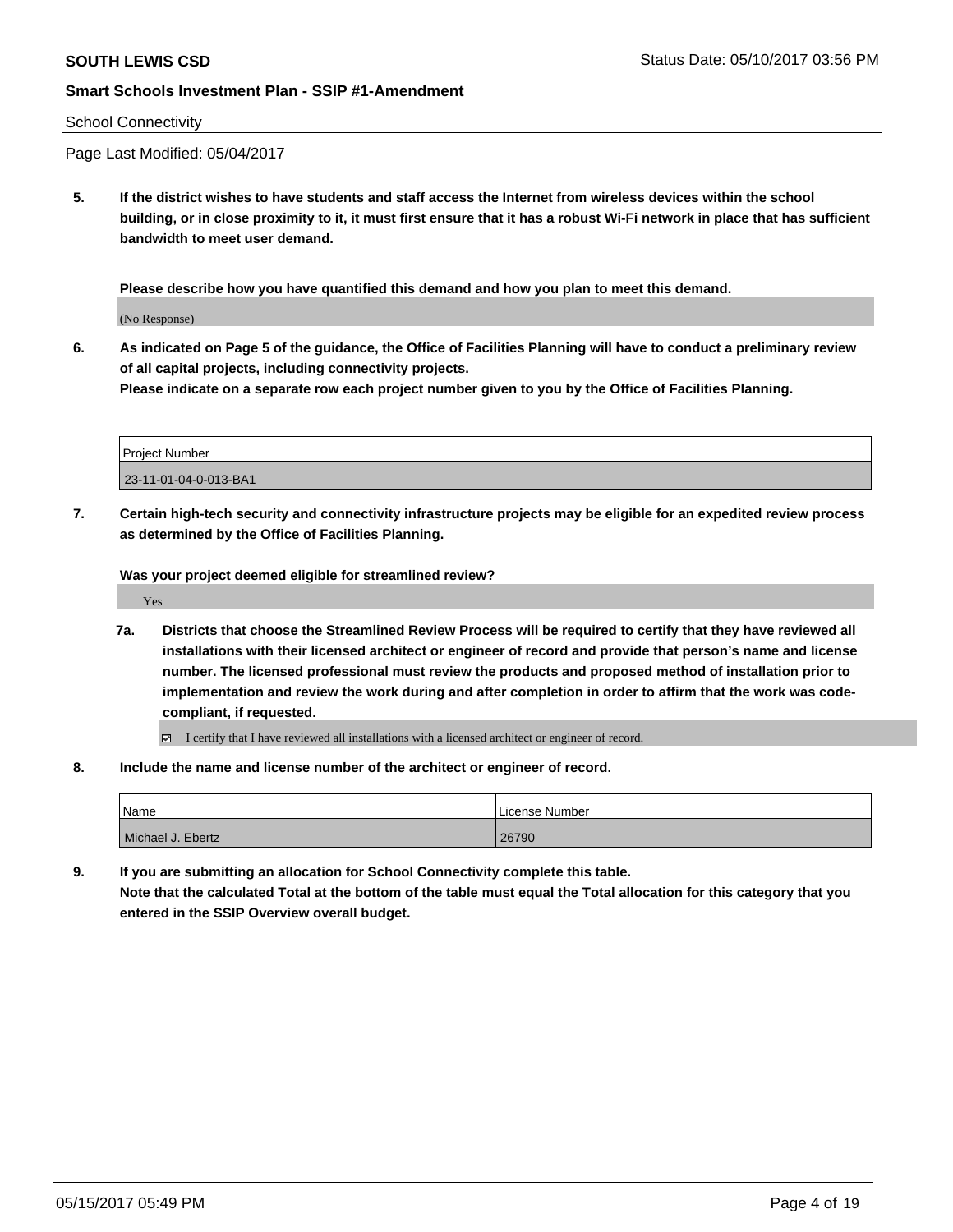School Connectivity

Page Last Modified: 05/04/2017

|                                            | Sub-          |
|--------------------------------------------|---------------|
|                                            | Allocation    |
| Network/Access Costs                       | $-11,250$     |
| <b>Outside Plant Costs</b>                 | (No Response) |
| School Internal Connections and Components | (No Response) |
| <b>Professional Services</b>               | (No Response) |
| Testing                                    | (No Response) |
| <b>Other Upfront Costs</b>                 | (No Response) |
| <b>Other Costs</b>                         | (No Response) |
| Totals:                                    | $-11,250$     |

**10. Please detail the type, quantity, per unit cost and total cost of the eligible items under each sub-category. This is especially important for any expenditures listed under the "Other" category. All expenditures must be eligible for tax-exempt financing to be reimbursed through the SSBA. Sufficient detail must be provided so that we can verify this is the case. If you have any questions, please contact us directly through smartschools@nysed.gov. NOTE: Wireless Access Points should be included in this category, not under Classroom Educational Technology, except those that will be loaned/purchased for nonpublic schools.**

| Select the allowable expenditure | Item to be purchased     | Quantity | Cost per Item | <b>Total Cost</b> |
|----------------------------------|--------------------------|----------|---------------|-------------------|
| type.                            |                          |          |               |                   |
| Repeat to add another item under |                          |          |               |                   |
| each type.                       |                          |          |               |                   |
| Network/Access Costs             | l Wireless Access Points | 75       | $-150$        | $-11.250$         |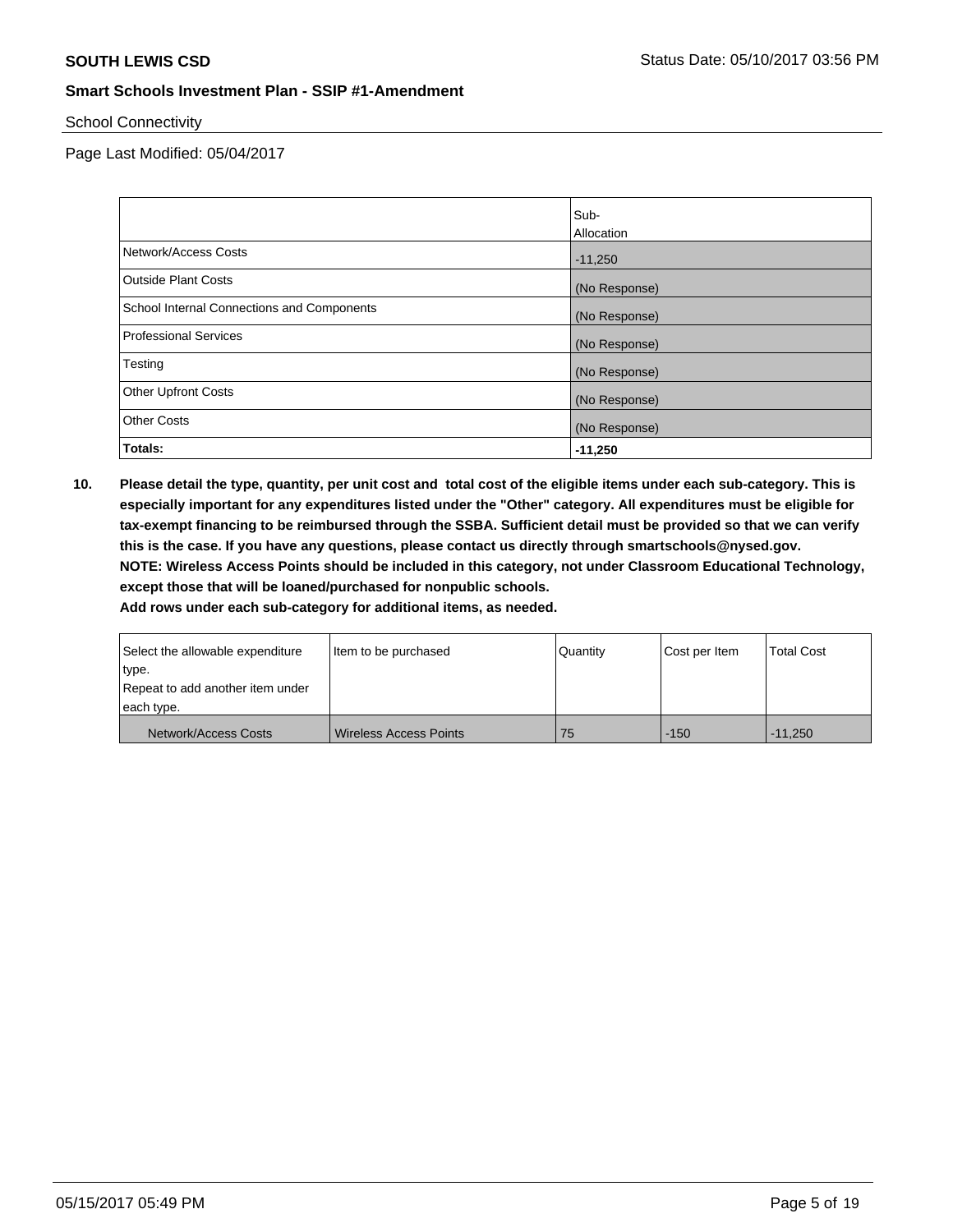Community Connectivity (Broadband and Wireless)

Page Last Modified: 05/04/2017

# **Group 1**

**1. Describe how you intend to use Smart Schools Bond Act funds for high-speed broadband and/or wireless connectivity projects in the community.**

(No Response)

**2. Please describe how the proposed project(s) will promote student achievement and increase student and/or staff access to the Internet in a manner that enhances student learning and/or instruction outside of the school day and/or school building.**

(No Response)

**3. Community connectivity projects must comply with all the necessary local building codes and regulations (building and related permits are not required prior to plan submission).**

 $\Box$  I certify that we will comply with all the necessary local building codes and regulations.

**4. Please describe the physical location of the proposed investment.**

(No Response)

**5. Please provide the initial list of partners participating in the Community Connectivity Broadband Project, along with their Federal Tax Identification (Employer Identification) number.**

| <b>Project Partners</b> | Federal ID#     |
|-------------------------|-----------------|
| (No Response)           | l (No Response) |

**6. If you are submitting an allocation for Community Connectivity, complete this table. Note that the calculated Total at the bottom of the table must equal the Total allocation for this category that you entered in the SSIP Overview overall budget.**

|                                    | Sub-Allocation |
|------------------------------------|----------------|
| Network/Access Costs               | (No Response)  |
| Outside Plant Costs                | (No Response)  |
| <b>Tower Costs</b>                 | (No Response)  |
| <b>Customer Premises Equipment</b> | (No Response)  |
| <b>Professional Services</b>       | (No Response)  |
| Testing                            | (No Response)  |
| <b>Other Upfront Costs</b>         | (No Response)  |
| <b>Other Costs</b>                 | (No Response)  |
| Totals:                            | 0              |

**7. Please detail the type, quantity, per unit cost and total cost of the eligible items under each sub-category. This is especially important for any expenditures listed under the "Other" category. All expenditures must be capital-bond eligible to be reimbursed through the SSBA. If you have any questions, please contact us directly through smartschools@nysed.gov.**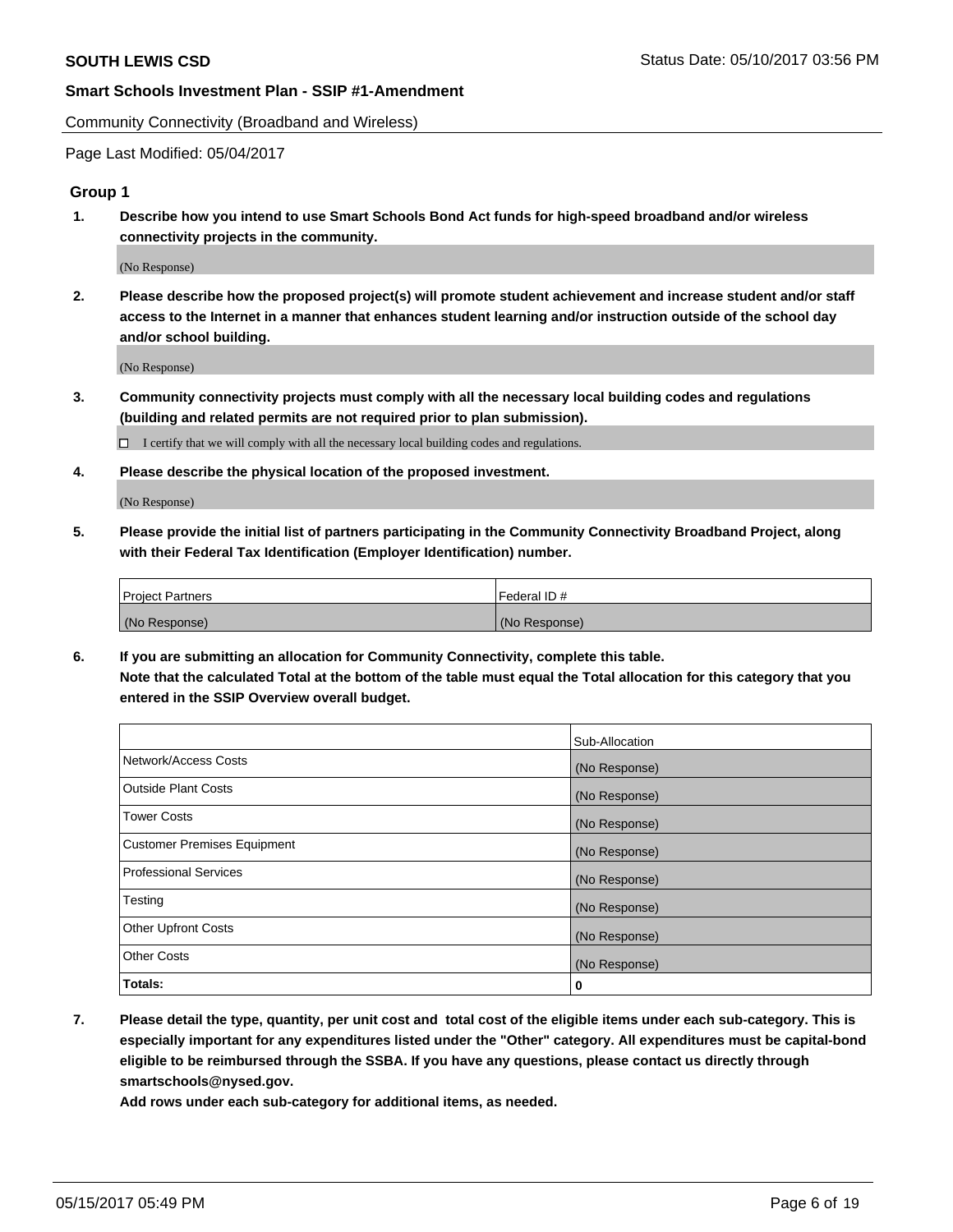Community Connectivity (Broadband and Wireless)

| Select the allowable expenditure | Item to be purchased | Quantity      | Cost per Item | <b>Total Cost</b> |
|----------------------------------|----------------------|---------------|---------------|-------------------|
| type.                            |                      |               |               |                   |
| Repeat to add another item under |                      |               |               |                   |
| each type.                       |                      |               |               |                   |
| (No Response)                    | (No Response)        | (No Response) | (No Response) | (No Response)     |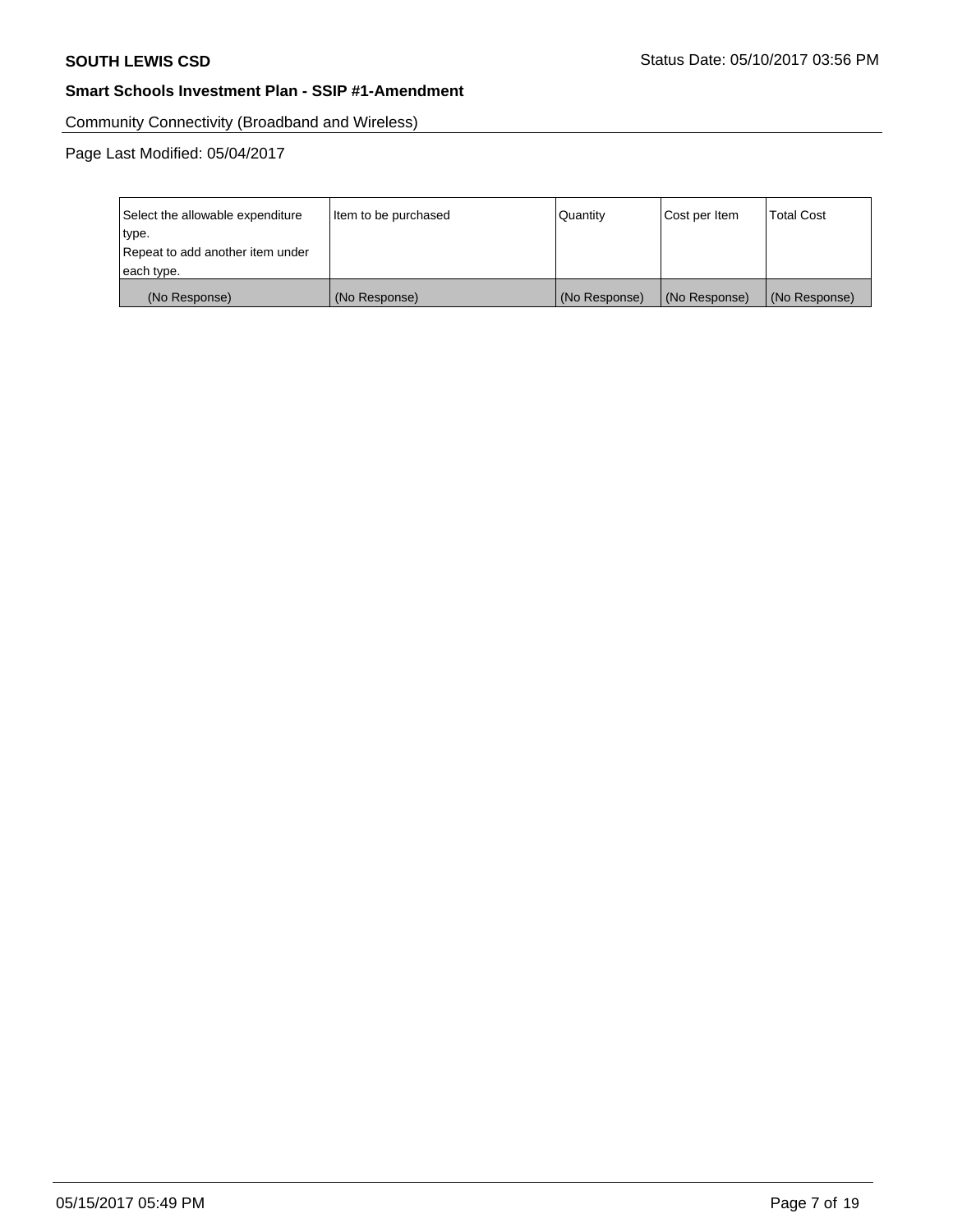## Classroom Learning Technology

Page Last Modified: 05/04/2017

# **Questions**

**1. In order for students and faculty to receive the maximum benefit from the technology made available under the Smart Schools Bond Act, their school buildings must possess sufficient connectivity infrastructure to ensure that devices can be used during the school day. Smart Schools Investment Plans must demonstrate that sufficient infrastructure that meets the Federal Communications Commission's 100 Mbps per 1,000 students standard currently exists in the buildings where new devices will be deployed, or is a planned use of a portion of Smart Schools Bond Act funds, or is under development through another funding source.**

**Smart Schools Bond Act funds used for technology infrastructure or classroom technology investments must increase the number of school buildings that meet or exceed the minimum speed standard of 100 Mbps per 1,000 students and staff within 12 months. This standard may be met on either a contracted 24/7 firm service or a "burstable" capability. If the standard is met under the burstable criteria, it must be:**

- **1. Specifically codified in a service contract with a provider, and**
- **2. Guaranteed to be available to all students and devices as needed, particularly during periods of high demand, such as computer-based testing (CBT) periods.**

**Please describe how your district already meets or is planning to meet this standard within 12 months of plan submission.**

(No Response)

- **1a. If a district believes that it will be impossible to meet this standard within 12 months, it may apply for a waiver of this requirement, as described on the Smart Schools website. The waiver must be filed and approved by SED prior to submitting this survey.**
	- $\Box$  By checking this box, you are certifying that the school district has an approved waiver of this requirement on file with the New York State Education Department.

#### **2. Connectivity Speed Calculator (Required)**

|                         | l Number of<br>Students | Multiply by<br>100 Kbps | Divide by 1000   Current Speed<br>to Convert to<br>Required<br>Speed in Mb | lin Mb           | Expected<br>Speed to be<br>Attained Within Required<br>12 Months | <b>Expected Date</b><br>When<br>Speed Will be<br>Met |
|-------------------------|-------------------------|-------------------------|----------------------------------------------------------------------------|------------------|------------------------------------------------------------------|------------------------------------------------------|
| <b>Calculated Speed</b> | (No<br>Response)        | (No Response)           | (No<br>Response)                                                           | (No<br>Response) | (No<br>Response)                                                 | (No<br>Response)                                     |

**3. If the district wishes to have students and staff access the Internet from wireless devices within the school building, or in close proximity to it, it must first ensure that it has a robust Wi-Fi network in place that has sufficient bandwidth to meet user demand.**

**Please describe how you have quantified this demand and how you plan to meet this demand.**

(No Response)

**4. All New York State public school districts are required to complete and submit an Instructional Technology Plan survey to the New York State Education Department in compliance with Section 753 of the Education Law and per Part 100.12 of the Commissioner's Regulations.**

**Districts that include educational technology purchases as part of their Smart Schools Investment Plan must have a submitted and approved Instructional Technology Plan survey on file with the New York State Education Department.**

 $\Box$  By checking this box, you are certifying that the school district has an approved Instructional Technology Plan survey on file with the New York State Education Department.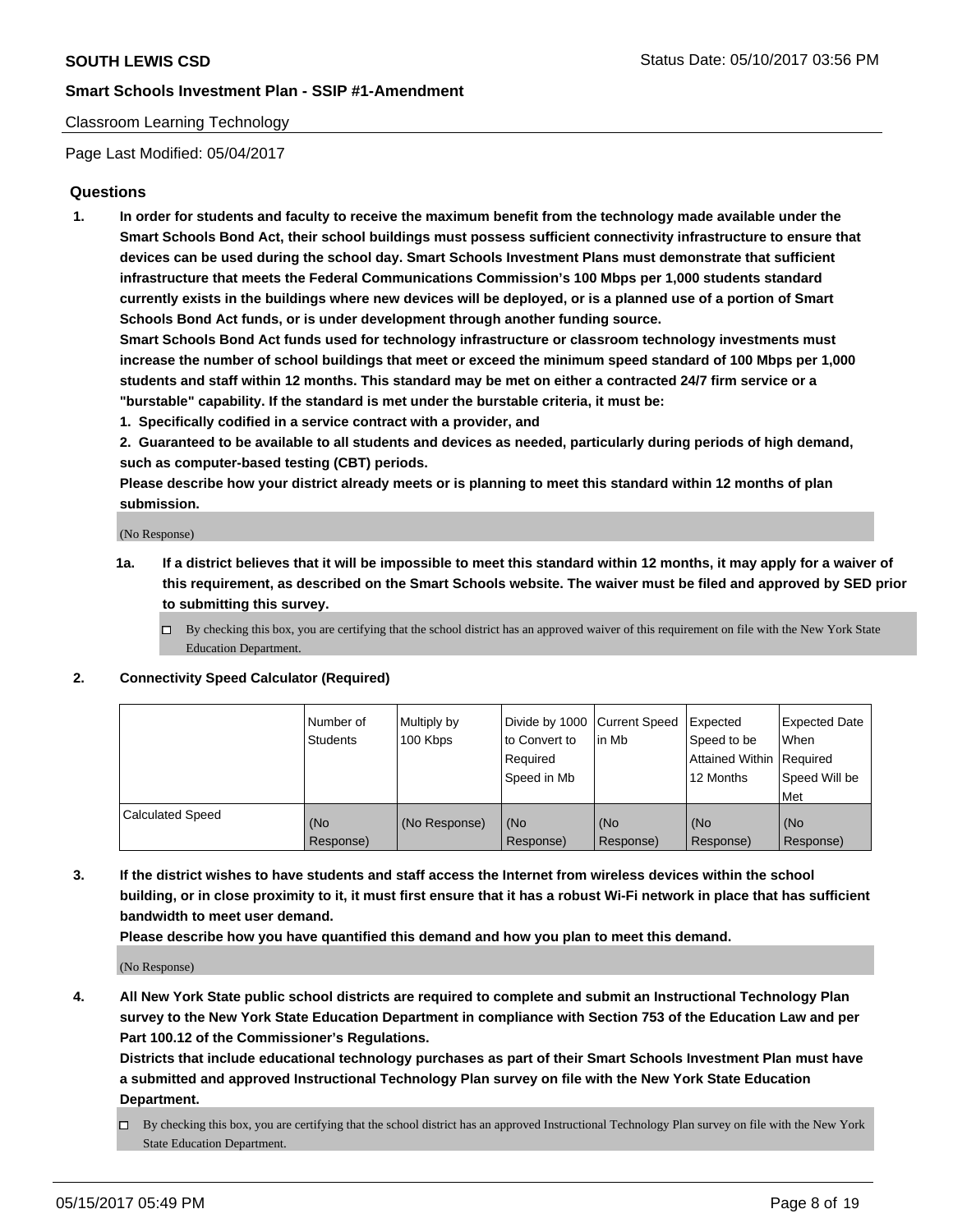## Classroom Learning Technology

Page Last Modified: 05/04/2017

**5. Describe the devices you intend to purchase and their compatibility with existing or planned platforms or systems. Specifically address the adequacy of each facility's electrical, HVAC and other infrastructure necessary to install and support the operation of the planned technology.**

Originally budgeted 50 Smart Boards @ \$5000 each. We only purchased 3 @ \$4594 each. We now wish to purchase 100 boards in addition to the 3 already purchased with a cost of \$5877 per unit. Originally budgeted 445 tablets for \$178,000. Needed to purchase only 355 at a cost of \$127,002. Originally budgeted 241 laptops at total cost of \$203,500. Needed to purchase only 146 at a cost of \$115,845. New district 1:1 Initiative creates need of 770 Chromebooks at a cost of \$184,030. Originally budgeted 115 iMacs at a total of \$92,000. Needed to purchase only 85 at a cost of \$43,035. Originally budgeted 120 desktops at a cost of \$66,000. Needed to purchase only 100 at a cost of \$56,100. Need to add miscellaneous classroom items such as VR goggles, IPods, Audio systems, Classroom cameras, DVD players, USB microscopes, and polar watches (\$29,710), and carts (\$29,700). Our facility's electrical, HVAC, and bandwidth were increased in last capital project to adequately perform well with new purchases.

- **6. Describe how the proposed technology purchases will:**
	- **> enhance differentiated instruction;**
	- **> expand student learning inside and outside the classroom;**
	- **> benefit students with disabilities and English language learners; and**
	- **> contribute to the reduction of other learning gaps that have been identified within the district.**

**The expectation is that districts will place a priority on addressing the needs of students who struggle to succeed in a rigorous curriculum. Responses in this section should specifically address this concern and align with the district's Instructional Technology Plan (in particular Question 2 of E. Curriculum and Instruction: "Does the district's instructional technology plan address the needs of students with disabilities to ensure equitable access to instruction, materials and assessments?" and Question 3 of the same section: "Does the district's instructional technology plan address the provision of assistive technology specifically for students with disabilities to ensure access to and participation in the general curriculum?"**

Our 1:1 initiative with chromebooks will allow students to study and develop at their own pace or speed. Being able to utilize software tools and applications using these laptops allows classroom instruction to be differentiated. Audio systems, DVD's, USB cameras, and other methods of assistive technology provide students with IEP's and ELL students the opportunity to expand their learning methods. Each student will be able to supplement their learning after regular school hours with this assigned device. This after hours capability allows them to bring more preparedness and successes to the classroom. This devices particularly allow ELL students to review and practice with translation software in order to shorten the learning curve of understanding regular classroom instruction. Classroom teachers will receive ongoing training in Google Classroom and Google Apps. The use of chromebooks allows students the opportunity to reach out to other sources in areas they feel help is needed in order to reduce the learning gaps within the district.

**7. Where appropriate, describe how the proposed technology purchases will enhance ongoing communication with parents and other stakeholders and help the district facilitate technology-based regional partnerships, including distance learning and other efforts.**

Technology purchases will improve communication with parents and other stakeholders of the district. The devices the students will be assigned allow for household members to share in watching webinars and other learning activities through the local BOCES and participating districts. Collaborating with the BOCES will allow local districts and libraries to offer various shared learning activities that would not be possible without the technology purchases.

**8. Describe the district's plan to provide professional development to ensure that administrators, teachers and staff can employ the technology purchased to enhance instruction successfully.**

**Note: This response should be aligned and expanded upon in accordance with your district's response to Question 1 of F. Professional Development of your Instructional Technology Plan: "Please provide a summary of professional development offered to teachers and staff, for the time period covered by this plan, to support technology to enhance teaching and learning. Please include topics, audience and method of delivery within your summary."**

(No Response)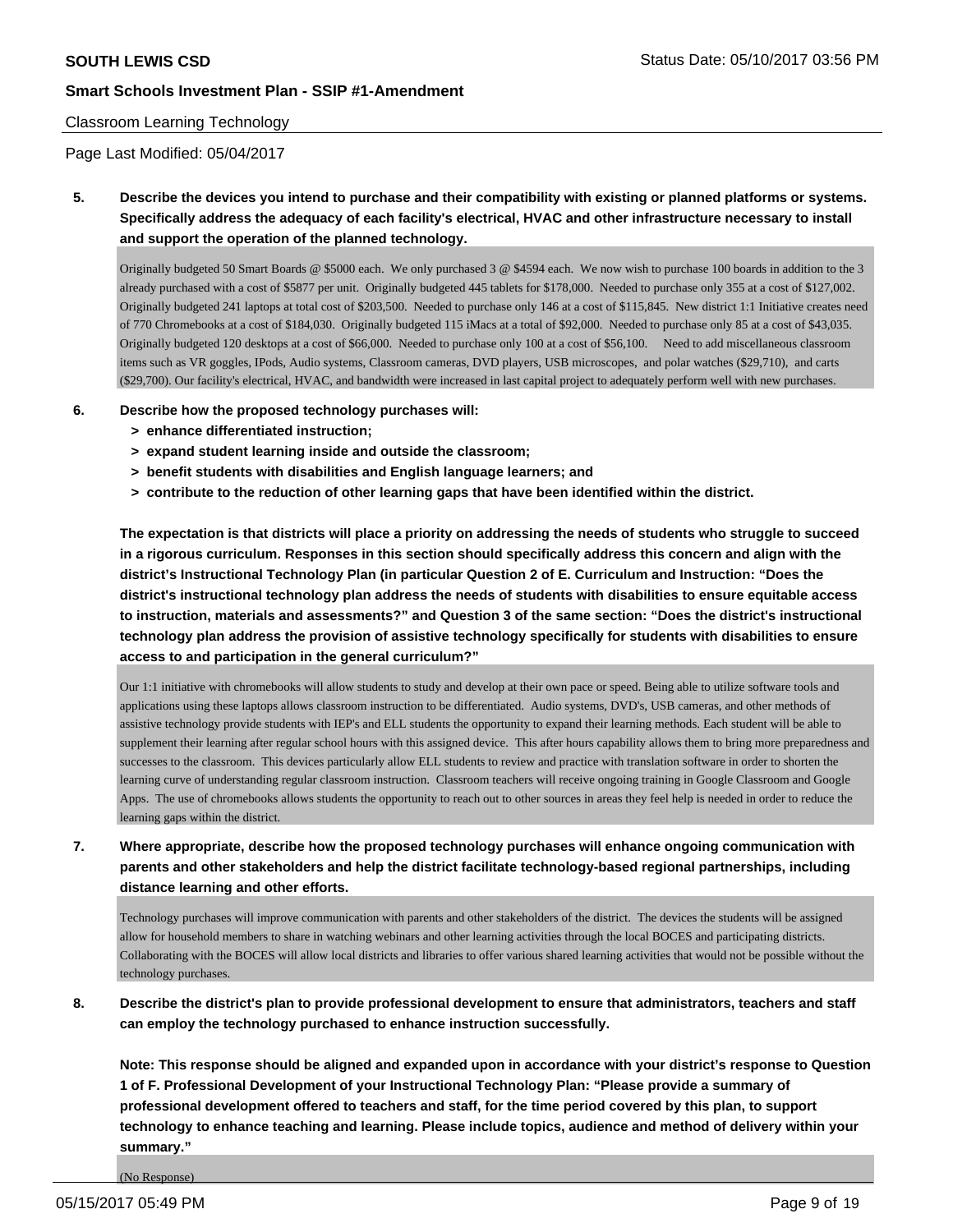#### Classroom Learning Technology

Page Last Modified: 05/04/2017

**9. Districts must contact the SUNY/CUNY teacher preparation program that supplies the largest number of the district's new teachers to request advice on innovative uses and best practices at the intersection of pedagogy and educational technology.**

 $\boxtimes$  By checking this box, you certify that you have contacted the SUNY/CUNY teacher preparation program that supplies the largest number of your new teachers to request advice on these issues.

#### **9a. Please enter the name of the SUNY or CUNY Institution that you contacted.**

SUNY Potsdam

**9b. Enter the primary Institution phone number.**

315-267-2670

**9c. Enter the name of the contact person with whom you consulted and/or will be collaborating with on innovative uses of technology and best practices.**

Dr. Anthony Betrus

**10. A district whose Smart Schools Investment Plan proposes the purchase of technology devices and other hardware must account for nonpublic schools in the district.**

**Are there nonpublic schools within your school district?**

| $\square$ Yes  |  |  |  |
|----------------|--|--|--|
| $\boxtimes$ No |  |  |  |

**11. Nonpublic Classroom Technology Loan Calculator**

**The Smart Schools Bond Act provides that any Classroom Learning Technology purchases made using Smart Schools funds shall be lent, upon request, to nonpublic schools in the district. However, no school district shall be required to loan technology in amounts greater than the total obtained and spent on technology pursuant to the Smart Schools Bond Act and the value of such loan may not exceed the total of \$250 multiplied by the nonpublic school enrollment in the base year at the time of enactment. See:**

**http://www.p12.nysed.gov/mgtserv/smart\_schools/docs/Smart\_Schools\_Bond\_Act\_Guidance\_04.27.15\_Final.pdf.**

|                                       | 1. Classroom<br>Technology<br>Sub-allocation | 2. Public<br>Enrollment<br>$(2014-15)$ | 3. Nonpublic<br>Enrollment<br>(2014-15) | l 4. Sum of<br>Public and<br>l Nonpublic<br>Enrollment | 15. Total Per<br>Pupil Sub-<br>lallocation | 6. Total<br>Nonpublic Loan  <br>Amount                                                        |
|---------------------------------------|----------------------------------------------|----------------------------------------|-----------------------------------------|--------------------------------------------------------|--------------------------------------------|-----------------------------------------------------------------------------------------------|
| Calculated Nonpublic Loan<br>l Amount |                                              |                                        |                                         |                                                        |                                            | (No Response)   (No Response)   (No Response)   (No Response)   (No Response)   (No Response) |

**12. To ensure the sustainability of technology purchases made with Smart Schools funds, districts must demonstrate a long-term plan to maintain and replace technology purchases supported by Smart Schools Bond Act funds. This sustainability plan shall demonstrate a district's capacity to support recurring costs of use that are ineligible for Smart Schools Bond Act funding such as device maintenance, technical support, Internet and wireless fees, maintenance of hotspots, staff professional development, building maintenance and the replacement of incidental items. Further, such a sustainability plan shall include a long-term plan for the replacement of purchased devices and equipment at the end of their useful life with other funding sources.**

 $\boxtimes$  By checking this box, you certify that the district has a sustainability plan as described above.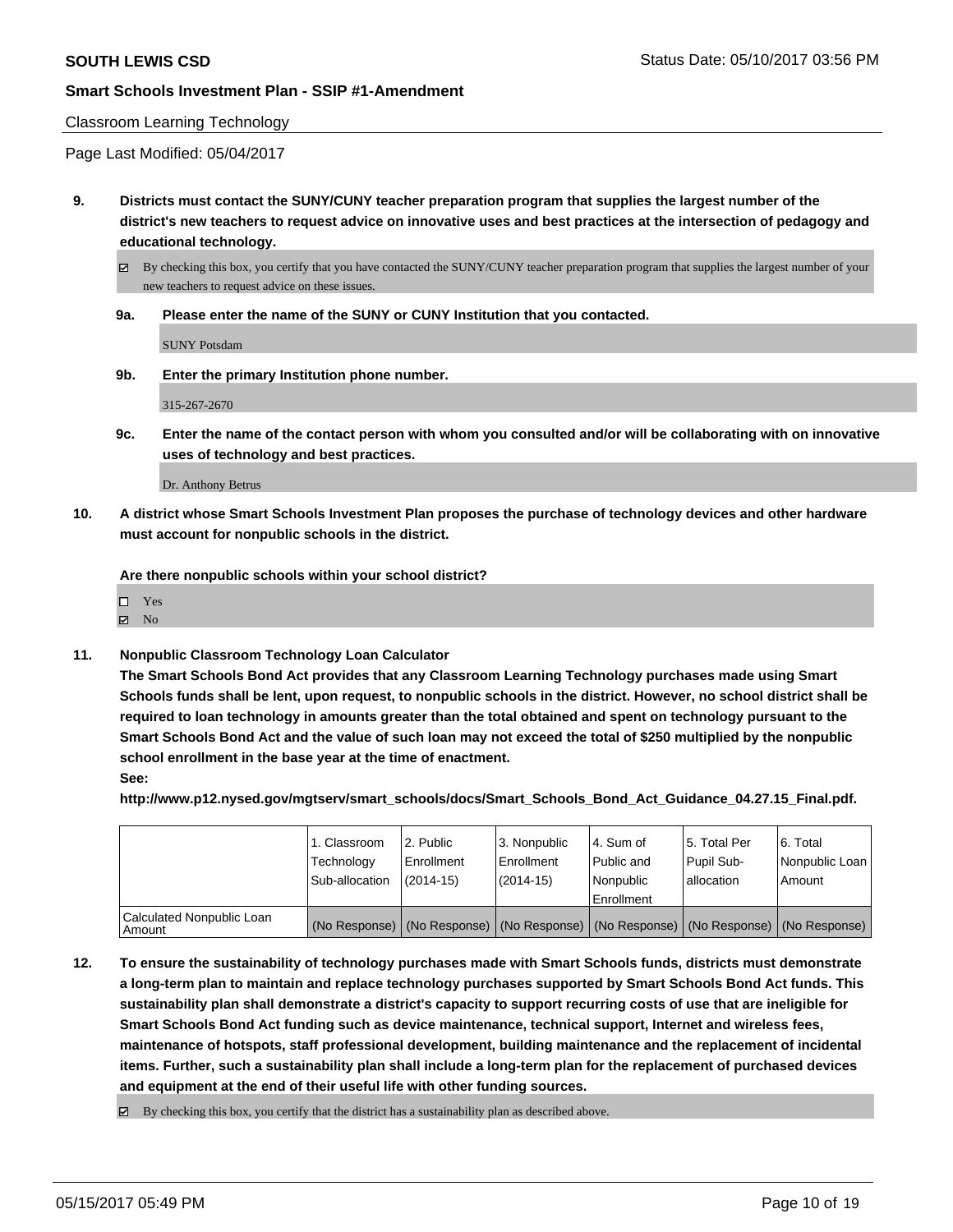## Classroom Learning Technology

Page Last Modified: 05/04/2017

**13. Districts must ensure that devices purchased with Smart Schools Bond funds will be distributed, prepared for use, maintained and supported appropriately. Districts must maintain detailed device inventories in accordance with generally accepted accounting principles.**

By checking this box, you certify that the district has a distribution and inventory management plan and system in place.

**14. If you are submitting an allocation for Classroom Learning Technology complete this table. Note that the calculated Total at the bottom of the table must equal the Total allocation for this category that you entered in the SSIP Overview overall budget.**

|                         | Sub-Allocation |
|-------------------------|----------------|
| Interactive Whiteboards | 352,700        |
| Computer Servers        | (No Response)  |
| Desktop Computers       | $-58,865$      |
| Laptop Computers        | 70,684         |
| <b>Tablet Computers</b> | $-50,998$      |
| <b>Other Costs</b>      | 59,410         |
| Totals:                 | 372,931        |

**15. Please detail the type, quantity, per unit cost and total cost of the eligible items under each sub-category. This is especially important for any expenditures listed under the "Other" category. All expenditures must be capital-bond eligible to be reimbursed through the SSBA. If you have any questions, please contact us directly through smartschools@nysed.gov.**

**Please specify in the "Item to be Purchased" field which specific expenditures and items are planned to meet the district's nonpublic loan requirement, if applicable.**

**NOTE: Wireless Access Points that will be loaned/purchased for nonpublic schools should ONLY be included in this category, not under School Connectivity, where public school districts would list them.**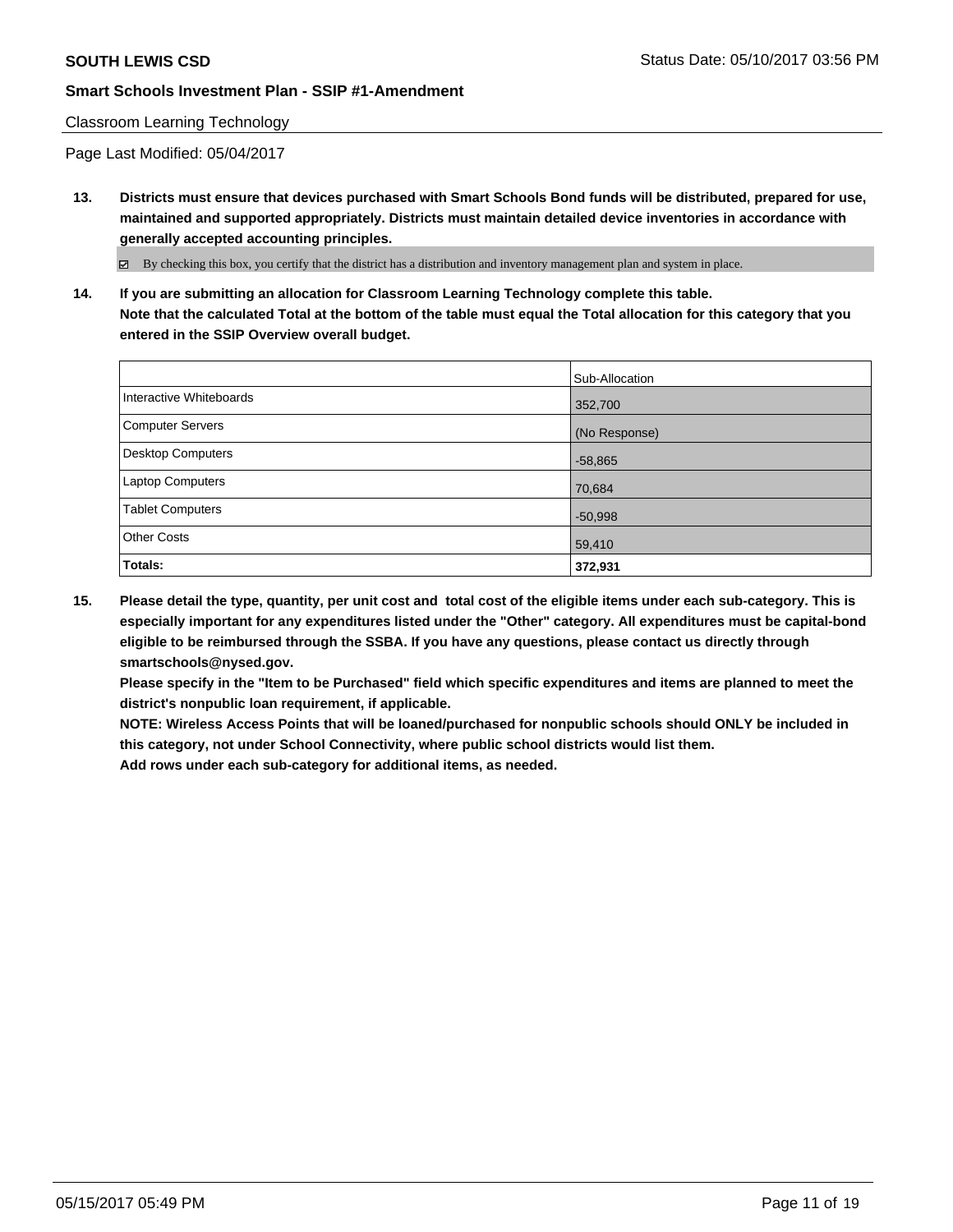# Classroom Learning Technology

| Select the allowable expenditure<br>type.<br>Repeat to add another item under<br>each type. | Item to be Purchased    | Quantity       | Cost per Item | <b>Total Cost</b> |
|---------------------------------------------------------------------------------------------|-------------------------|----------------|---------------|-------------------|
| Interactive Whiteboards                                                                     | <b>Smart Boards</b>     | 100            | 5,877         | 587,700           |
| Interactive Whiteboards                                                                     | <b>Smart Boards</b>     | $-47$          | 5,000         | $-235,000$        |
| <b>Tablet Computers</b>                                                                     | iPads                   | $-90$          | 400           | $-36,000$         |
| <b>Desktop Computers</b>                                                                    | <b>iMacs</b>            | $-30$          | 800           | $-24,000$         |
| <b>Desktop Computers</b>                                                                    | Dell PC                 | $-20$          | 550           | $-11,000$         |
| <b>Laptop Computers</b>                                                                     | Macbook                 | $-95$          | 951           | $-90,345$         |
| <b>Laptop Computers</b>                                                                     | Chromebook              | 770            | 239           | 184,030           |
| <b>Other Costs</b>                                                                          | Carts                   | 30             | 990           | 29,700            |
| <b>Other Costs</b>                                                                          | <b>VR Goggles</b>       | 49             | 300           | 14,700            |
| <b>Other Costs</b>                                                                          | <b>FM Audio Systems</b> | 6              | 1,000         | 6,000             |
| <b>Other Costs</b>                                                                          | Ipods                   | $\overline{4}$ | 200           | 800               |
| <b>Other Costs</b>                                                                          | Classroom Camera        | 12             | 70            | 840               |
| <b>Other Costs</b>                                                                          | <b>USB DVD Drive</b>    | 39             | 30            | 1,170             |
| <b>Other Costs</b>                                                                          | <b>USB Microscope</b>   | 9              | 300           | 2,700             |
| <b>Other Costs</b>                                                                          | Polar Phys Ed Watch     | 25             | 140           | 3,500             |
| <b>Tablet Computers</b>                                                                     | Ipads                   | 335            | $-42$         | $-14,998$         |
| <b>Laptop Computers</b>                                                                     | <b>Macbooks</b>         | 146            | $-158$        | $-23,001$         |
| <b>Desktop Computers</b>                                                                    | Imacs                   | 85             | $-294$        | $-24,965$         |
| <b>Desktop Computers</b>                                                                    | Dell PC's               | 100            | 11            | 1,100             |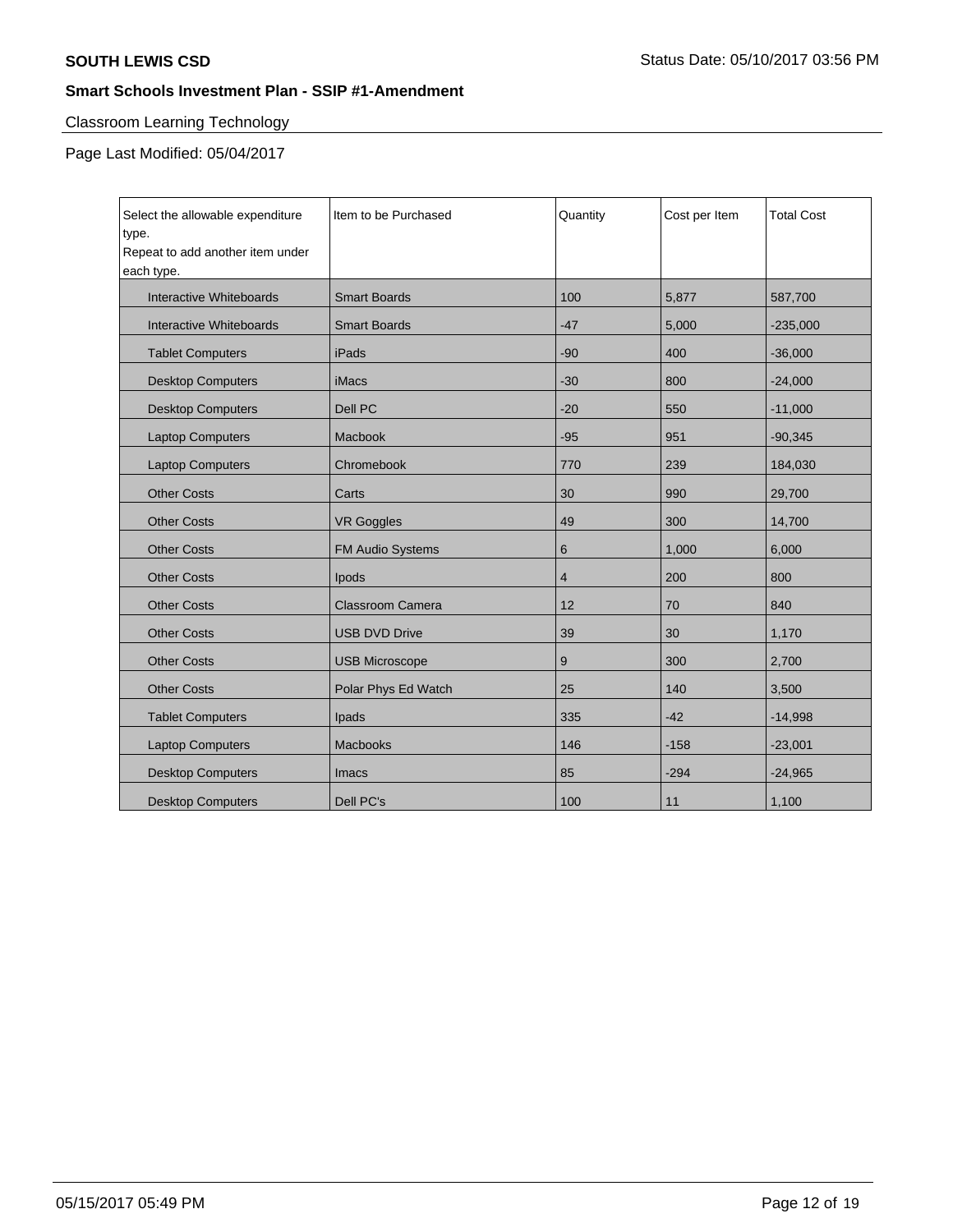#### Pre-Kindergarten Classrooms

Page Last Modified: 05/04/2017

## **Group 1**

**1. Provide information regarding how and where the district is currently serving pre-kindergarten students and justify the need for additional space with enrollment projections over 3 years.**

(No Response)

- **2. Describe the district's plan to construct, enhance or modernize education facilities to accommodate prekindergarten programs. Such plans must include:**
	- **Specific descriptions of what the district intends to do to each space;**
	- **An affirmation that pre-kindergarten classrooms will contain a minimum of 900 square feet per classroom;**
	- **The number of classrooms involved;**
	- **The approximate construction costs per classroom; and**
	- **Confirmation that the space is district-owned or has a long-term lease that exceeds the probable useful life of the improvements.**

(No Response)

**3. Smart Schools Bond Act funds may only be used for capital construction costs. Describe the type and amount of additional funds that will be required to support ineligible ongoing costs (e.g. instruction, supplies) associated with any additional pre-kindergarten classrooms that the district plans to add.**

(No Response)

**4. All plans and specifications for the erection, repair, enlargement or remodeling of school buildings in any public school district in the State must be reviewed and approved by the Commissioner. Districts that plan capital projects using their Smart Schools Bond Act funds will undergo a Preliminary Review Process by the Office of Facilities Planning.**

**Please indicate on a separate row each project number given to you by the Office of Facilities Planning.**

| <b>Project Number</b> |  |
|-----------------------|--|
| (No Response)         |  |

**5. If you have made an allocation for Pre-Kindergarten Classrooms, complete this table. Note that the calculated Total at the bottom of the table must equal the Total allocation for this category that you entered in the SSIP Overview overall budget.**

| Totals:                                  | 0              |
|------------------------------------------|----------------|
| Other Costs                              | (No Response)  |
| Enhance/Modernize Educational Facilities | (No Response)  |
| Construct Pre-K Classrooms               | (No Response)  |
|                                          | Sub-Allocation |

**6. Please detail the type, quantity, per unit cost and total cost of the eligible items under each sub-category. This is especially important for any expenditures listed under the "Other" category. All expenditures must be capital-bond eligible to be reimbursed through the SSBA. If you have any questions, please contact us directly through smartschools@nysed.gov.**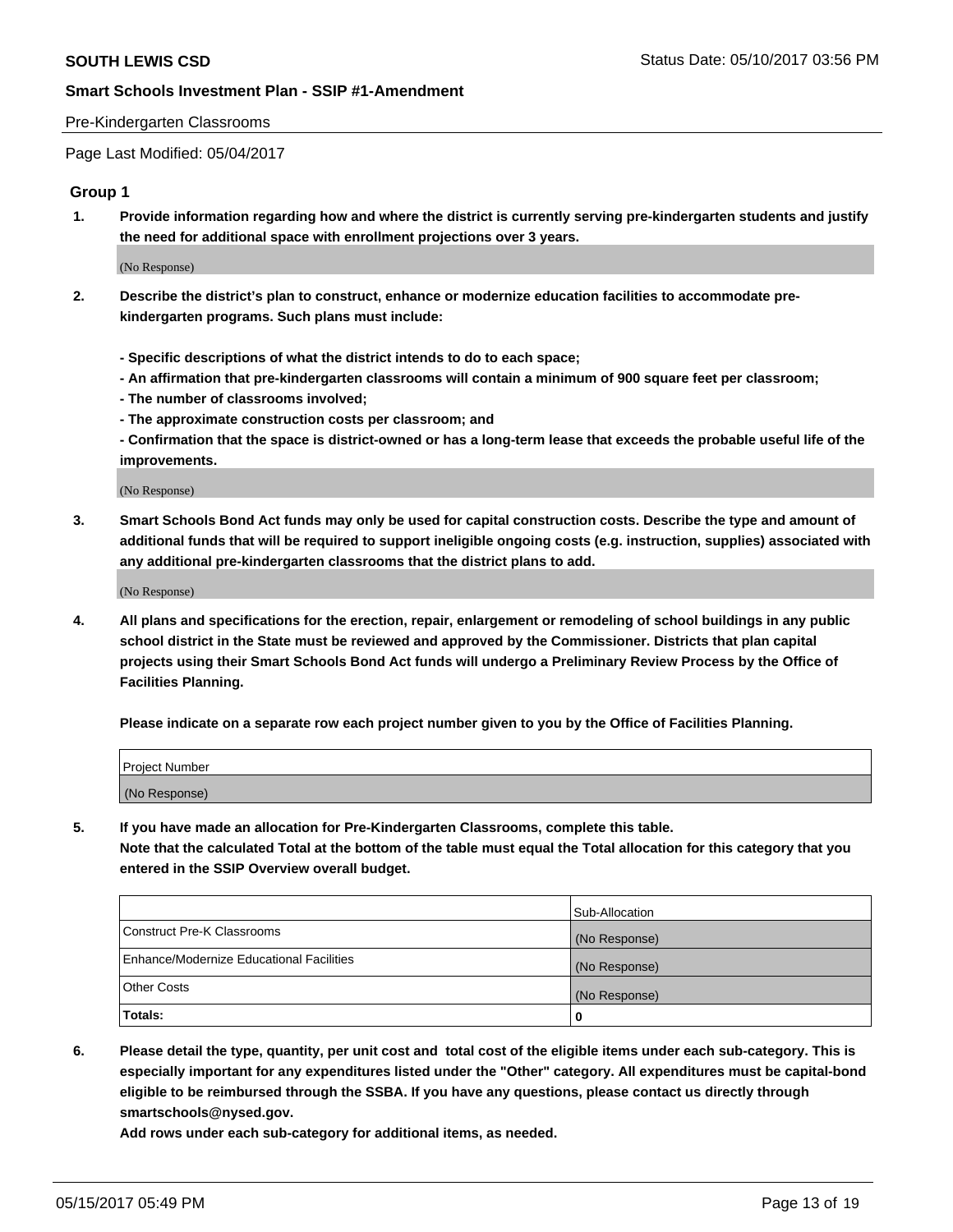# Pre-Kindergarten Classrooms

| Select the allowable expenditure | Item to be purchased | Quantity      | Cost per Item | <b>Total Cost</b> |
|----------------------------------|----------------------|---------------|---------------|-------------------|
| type.                            |                      |               |               |                   |
| Repeat to add another item under |                      |               |               |                   |
| each type.                       |                      |               |               |                   |
| (No Response)                    | (No Response)        | (No Response) | (No Response) | (No Response)     |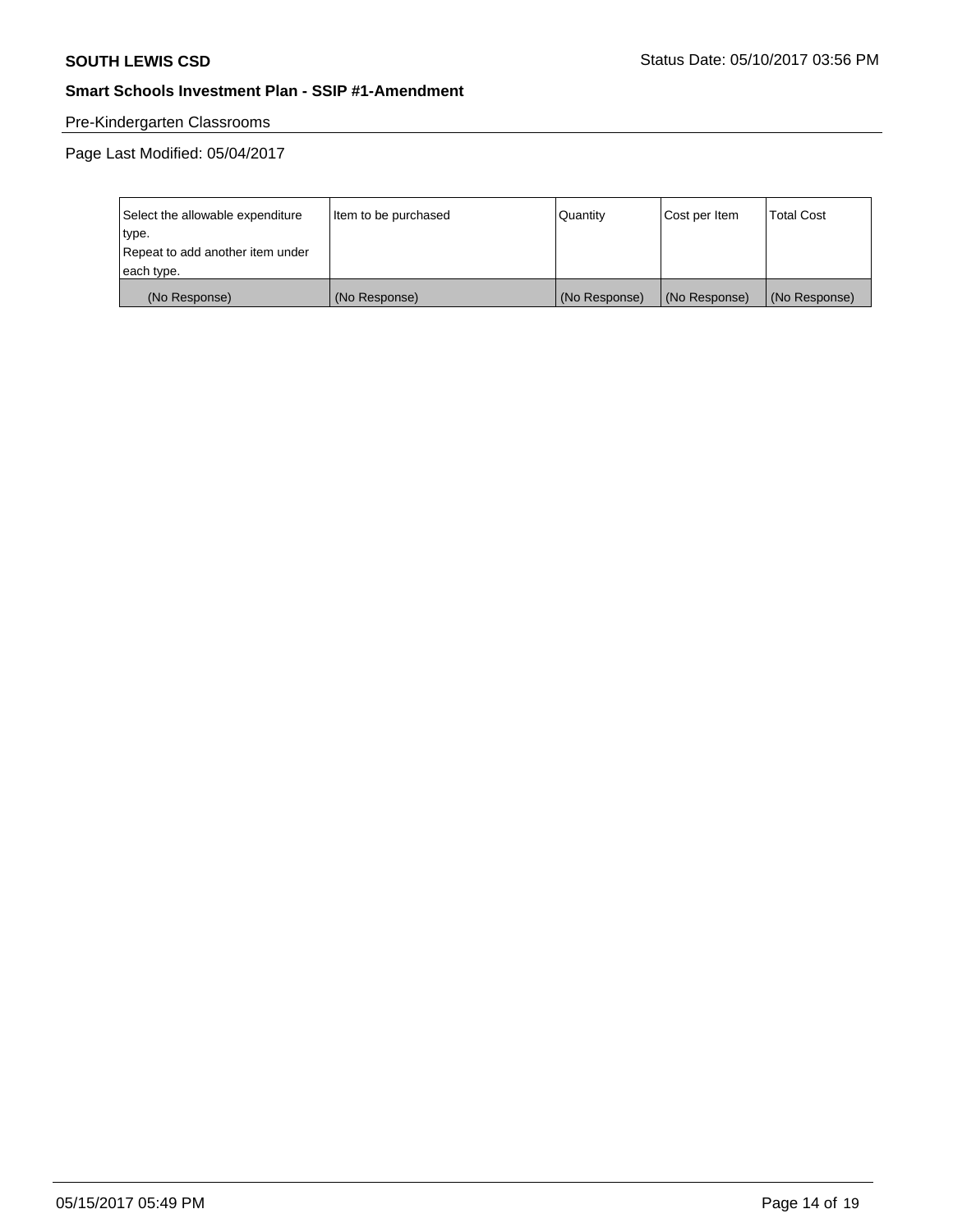Replace Transportable Classrooms

Page Last Modified: 05/04/2017

# **Group 1**

**1. Describe the district's plan to construct, enhance or modernize education facilities to provide high-quality instructional space by replacing transportable classrooms.**

(No Response)

**2. All plans and specifications for the erection, repair, enlargement or remodeling of school buildings in any public school district in the State must be reviewed and approved by the Commissioner. Districts that plan capital projects using their Smart Schools Bond Act funds will undergo a Preliminary Review Process by the Office of Facilities Planning.**

**Please indicate on a separate row each project number given to you by the Office of Facilities Planning.**

| Project Number |  |
|----------------|--|
| (No Response)  |  |

**3. For large projects that seek to blend Smart Schools Bond Act dollars with other funds, please note that Smart Schools Bond Act funds can be allocated on a pro rata basis depending on the number of new classrooms built that directly replace transportable classroom units.**

**If a district seeks to blend Smart Schools Bond Act dollars with other funds describe below what other funds are being used and what portion of the money will be Smart Schools Bond Act funds.**

(No Response)

**4. If you have made an allocation for Replace Transportable Classrooms, complete this table. Note that the calculated Total at the bottom of the table must equal the Total allocation for this category that you entered in the SSIP Overview overall budget.**

|                                                | Sub-Allocation |
|------------------------------------------------|----------------|
| Construct New Instructional Space              | (No Response)  |
| Enhance/Modernize Existing Instructional Space | (No Response)  |
| Other Costs                                    | (No Response)  |
| Totals:                                        | $\Omega$       |

**5. Please detail the type, quantity, per unit cost and total cost of the eligible items under each sub-category. This is especially important for any expenditures listed under the "Other" category. All expenditures must be capital-bond eligible to be reimbursed through the SSBA. If you have any questions, please contact us directly through smartschools@nysed.gov.**

| Select the allowable expenditure | Item to be purchased | Quantity      | Cost per Item | <b>Total Cost</b> |
|----------------------------------|----------------------|---------------|---------------|-------------------|
| type.                            |                      |               |               |                   |
| Repeat to add another item under |                      |               |               |                   |
| each type.                       |                      |               |               |                   |
| (No Response)                    | (No Response)        | (No Response) | (No Response) | (No Response)     |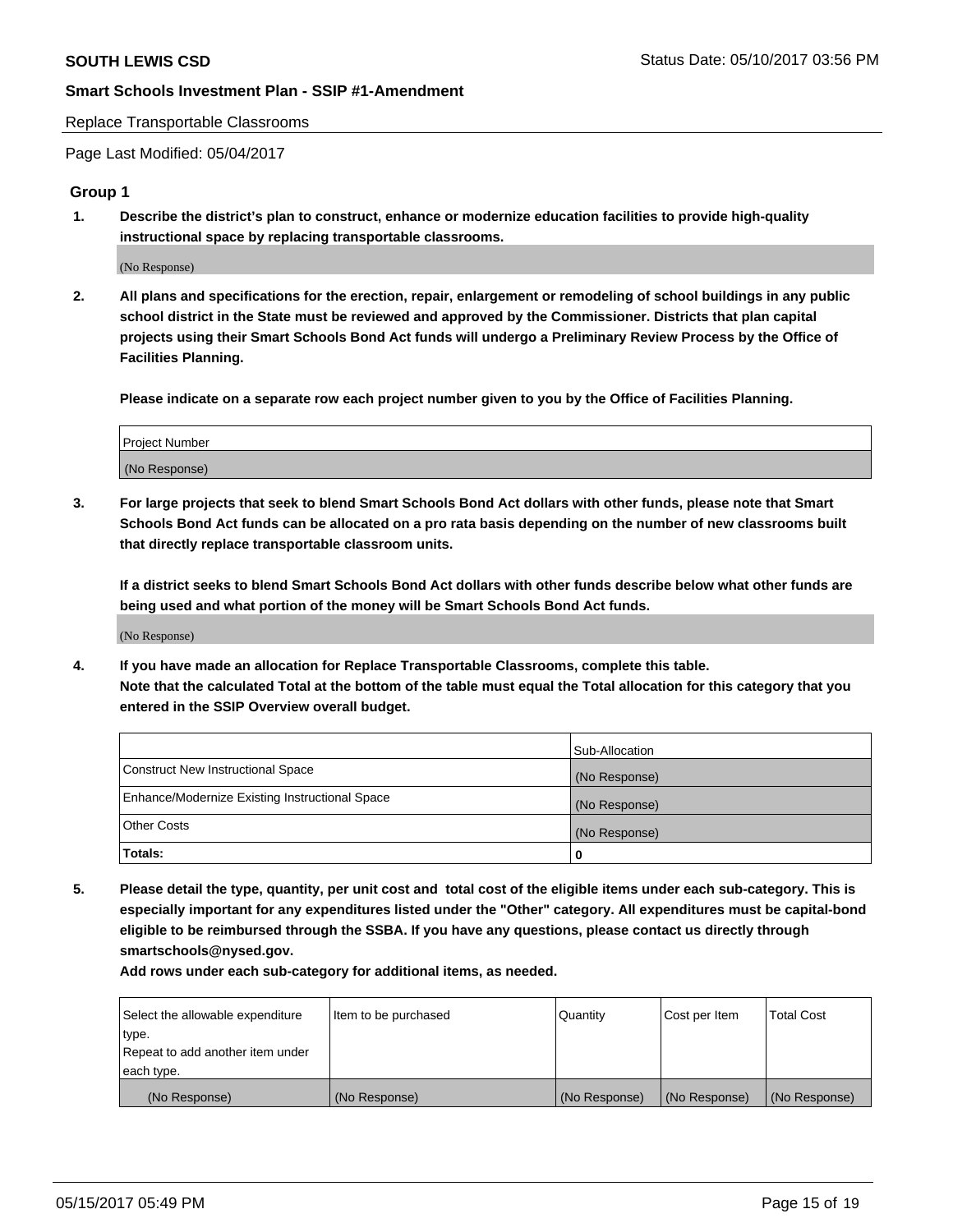#### High-Tech Security Features

Page Last Modified: 05/04/2017

## **Group 1**

**1. Describe how you intend to use Smart Schools Bond Act funds to install high-tech security features in school buildings and on school campuses.**

The district will no longer be purchasing 50 HD cameras with Smart School funds. The district is purchasing them with general fund funds and claiming the expense on Schedule N.

**2. All plans and specifications for the erection, repair, enlargement or remodeling of school buildings in any public school district in the State must be reviewed and approved by the Commissioner. Districts that plan capital projects using their Smart Schools Bond Act funds will undergo a Preliminary Review Process by the Office of Facilities Planning.** 

**Please indicate on a separate row each project number given to you by the Office of Facilities Planning.**

| <b>Project Number</b> |  |
|-----------------------|--|
|                       |  |
| None-item deleted     |  |

**3. Was your project deemed eligible for streamlined Review?**

- Yes
- $\hfill \square$  No
- **4. Include the name and license number of the architect or engineer of record.**

| <sup>1</sup> Name | License Number |
|-------------------|----------------|
| (No Response)     | (No Response)  |

**5. If you have made an allocation for High-Tech Security Features, complete this table. Note that the calculated Total at the bottom of the table must equal the Total allocation for this category that you entered in the SSIP Overview overall budget.**

|                                                      | Sub-Allocation |
|------------------------------------------------------|----------------|
| Capital-Intensive Security Project (Standard Review) | $\Omega$       |
| <b>Electronic Security System</b>                    | (No Response)  |
| <b>Entry Control System</b>                          | $\Omega$       |
| Approved Door Hardening Project                      | 0              |
| <b>Other Costs</b>                                   | $-60,000$      |
| Totals:                                              | $-60,000$      |

**6. Please detail the type, quantity, per unit cost and total cost of the eligible items under each sub-category. This is especially important for any expenditures listed under the "Other" category. All expenditures must be capital-bond eligible to be reimbursed through the SSBA. If you have any questions, please contact us directly through smartschools@nysed.gov.**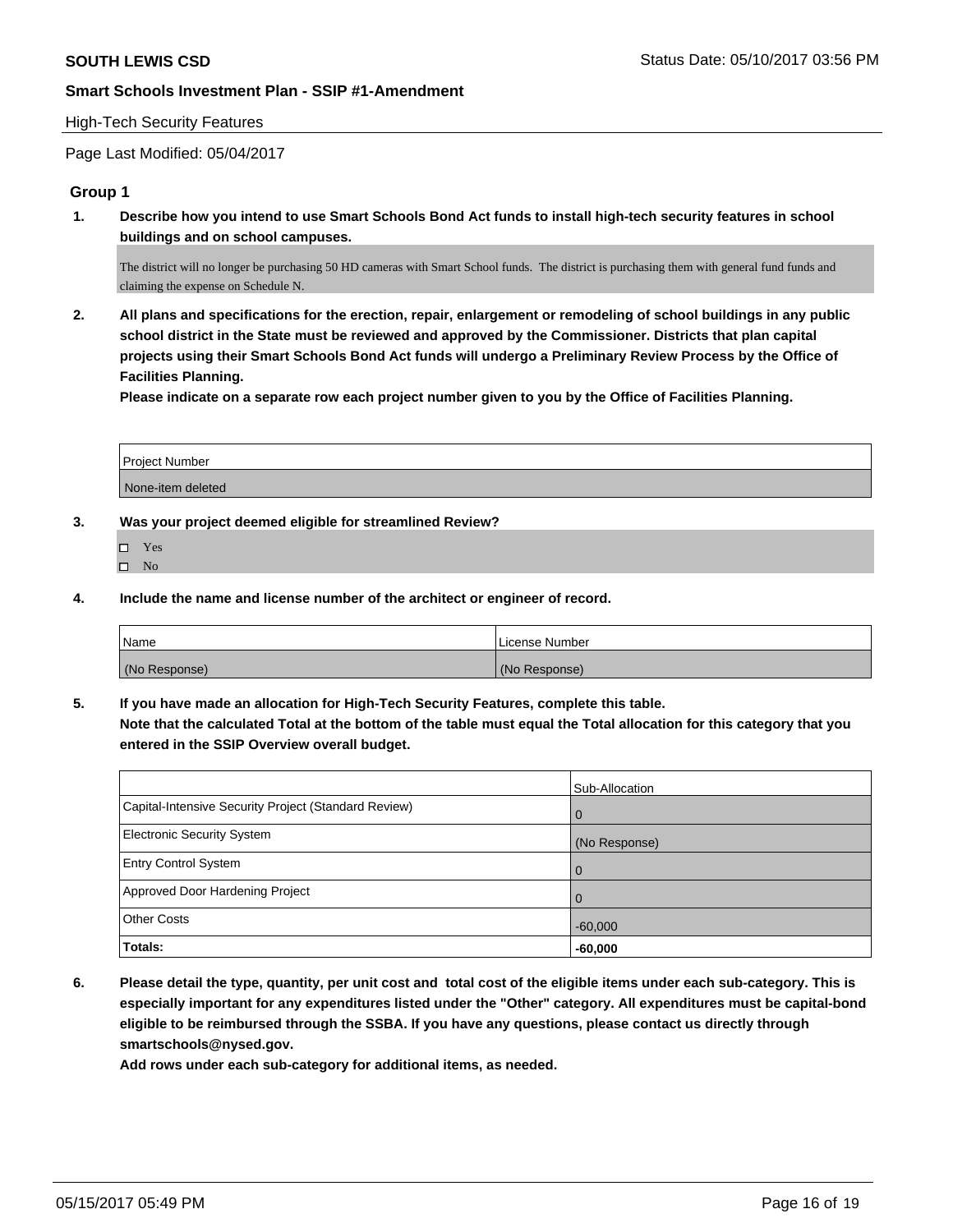# High-Tech Security Features

| Select the allowable expenditure  | Item to be purchased | Quantity | Cost per Item | <b>Total Cost</b> |
|-----------------------------------|----------------------|----------|---------------|-------------------|
| type.                             |                      |          |               |                   |
| Repeat to add another item under  |                      |          |               |                   |
| each type.                        |                      |          |               |                   |
| <b>Electronic Security System</b> | <b>HD Cameras</b>    | $-50$    | 1.200         | $-60.000$         |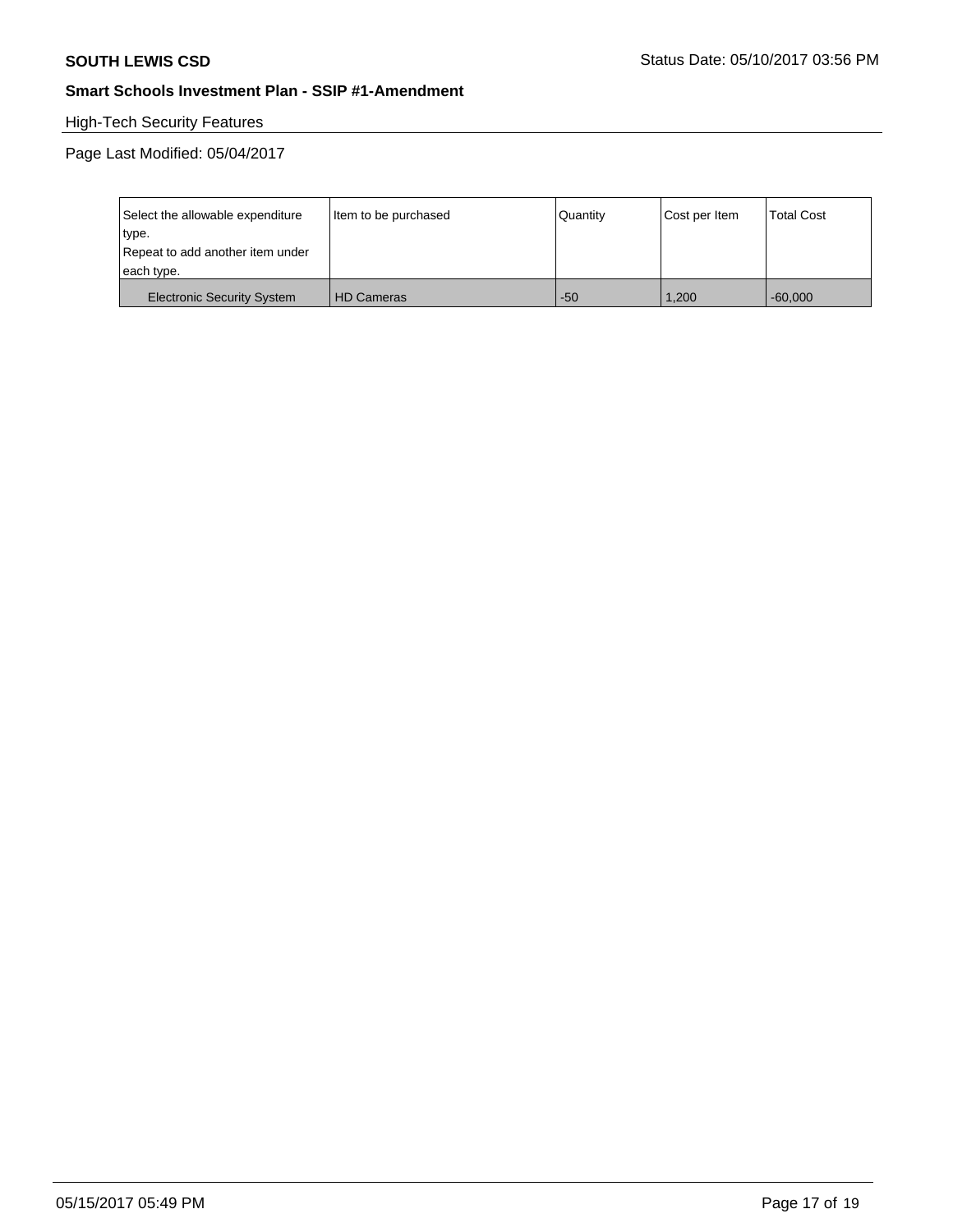Report

Page Last Modified: 04/27/2017